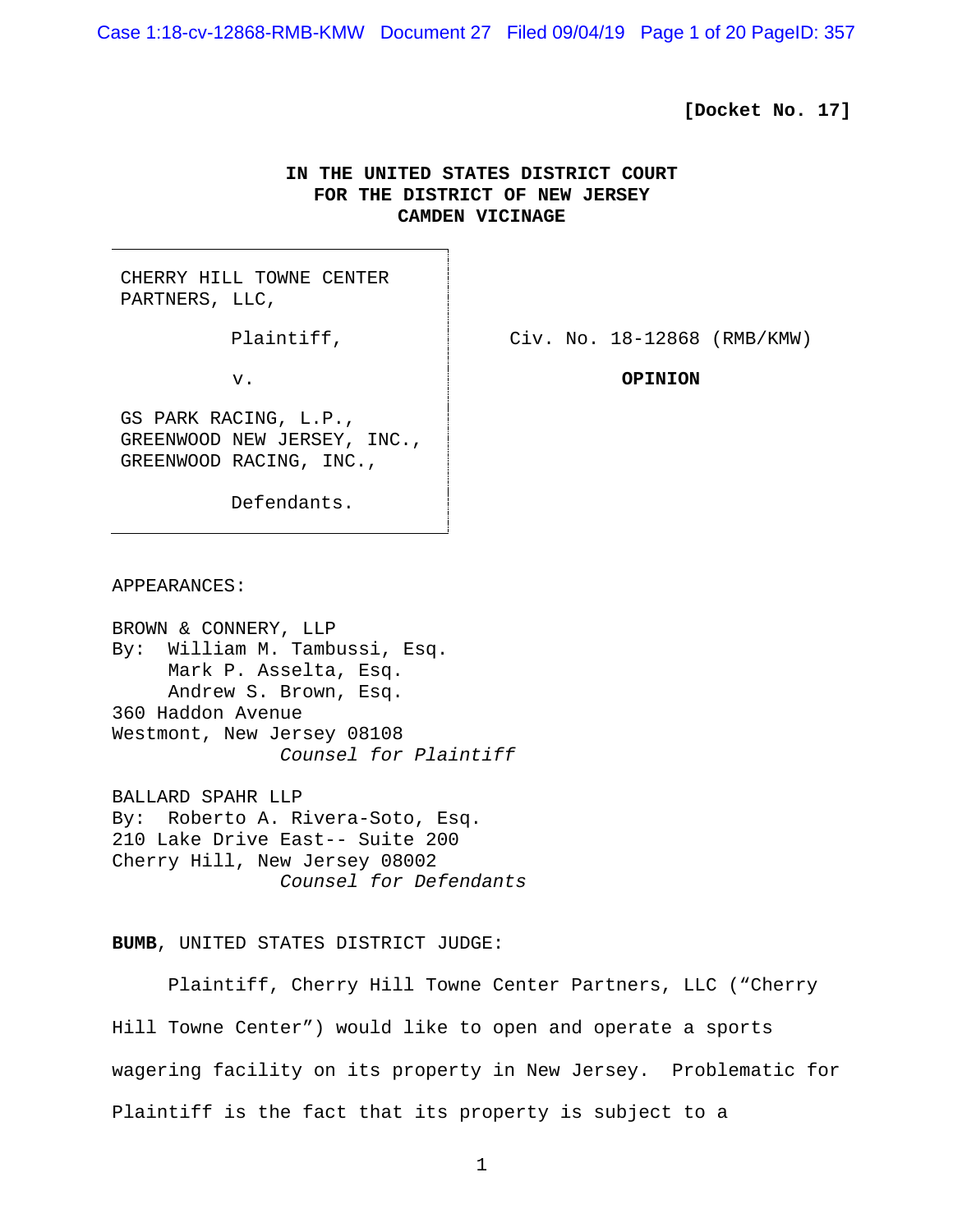Declaration of Restrictive Covenants ("Restrictive Covenant") that runs to the exclusive benefit of Defendant GS Park Racing,  $L.P.$  ("GSPR").<sup>[1](#page-1-0)</sup> The Restrictive Covenant provides, "Horse racing, simulcasting, off-track betting, wagering activities and gambling and gaming of any sort (collectively, 'Gaming') anywhere on the GSP Property at any time by any party other than GSPR and its successors and assignees is hereby prohibited ('Covenant')." (Rivera-Soto Cert. Ex. C)

In this action, Cherry Hill Towne Center seeks a declaration that the Restrictive Covenant is unenforceable, and asks this Court to permanently enjoin GSPR from enforcing the restriction. GSPR has responded by filing a Motion for Preliminary Injunction asking this Court to enjoin Cherry Hill Towne Center "from and against opening and operating a sports wagering lounge or engaging in the business of sports wagering at or within the GSP Property." [Proposed Preliminary Injunction Order, Dkt. No. 17- 9]

For the reasons stated herein, the Court holds that GSPR will likely prevail on its position that the Restrictive Covenant

<span id="page-1-0"></span><sup>&</sup>lt;sup>1</sup> The complaint names as Defendants three entities: GS Park Racing, L.P.; Greenwood New Jersey, Inc.; and Greenwood Racing, Inc. The parties do not dispute that Greenwood New Jersey, Inc. was dissolved in 2002 and no longer exists. The parties' legal analyses do not distinguish between GS Park Racing, L.P. and Greenwood Racing, Inc. For the purposes of this Opinion, "GSPR" refers to GS Park Racing, L.P. and Greenwood Racing, Inc. collectively.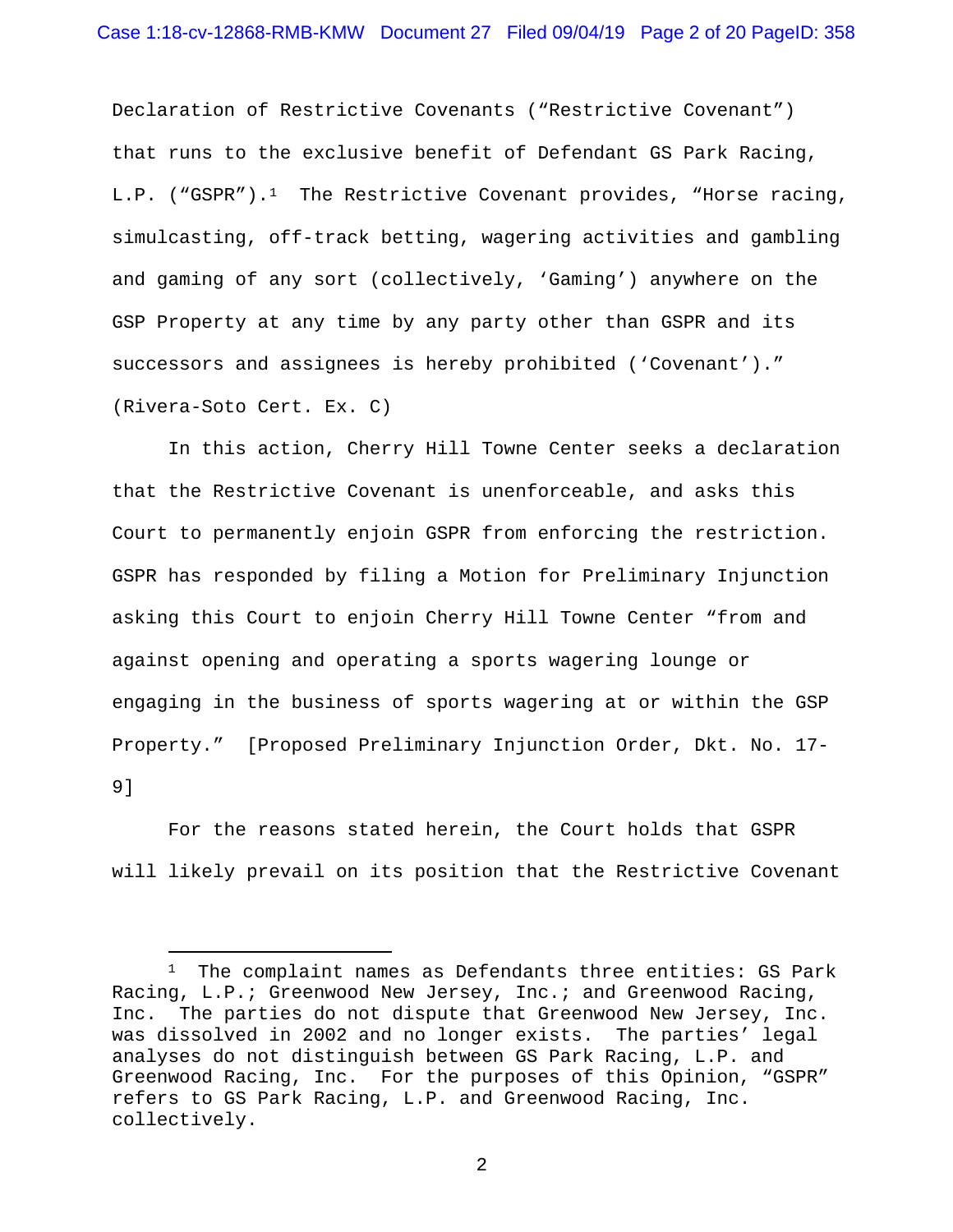is enforceable. The Court will, however, deny the Motion for Preliminary Injunctive Relief because GSPR has not established that, absent provisional injunctive relief, immediate irreparable harm will result before this Court can render a final judgment on the merits.

#### **I. BACKGROUND**

On June 11, 2018 the New Jersey Sports Wagering Act of 2018, N.J.S.A. 5:12A-10 to -19, became effective. Importantly for the instant case, the law does not allow sports wagering to take place just anywhere in the state. Rather, the law allows sports wagering to occur only at "casinos" and "racetracks" that have obtained a sports wagering license. N.J.S.A. 5:12A-11. Cherry Hill Towne Center owns the property that was formerly Garden State Park ("the GSP Property"), where horse racing took place until 2001. (Rivera-Soto Cert. ¶ 10) Because the Sports Wagering Act's definition of "racetrack" "includes any former racetrack," N.J.S.A. 5:12A-10, Cherry Hill Towne Center is eligible to apply for a sports wagering license.

Just 11 days after the Sports Wagering Act went into effect, on June 22, 2018, GSPR's attorney sent Cherry Hill Towne Center a letter, via certified mail, concerning the Restrictive Covenant. (Rivera-Soto Cert. Ex. E) The letter stated in relevant part,

GSPR is the beneficiary under that certain Declaration of Restrictive Covenants dated January 28, 1999. . . . You are an owner of property subject to the Restrictive Covenants.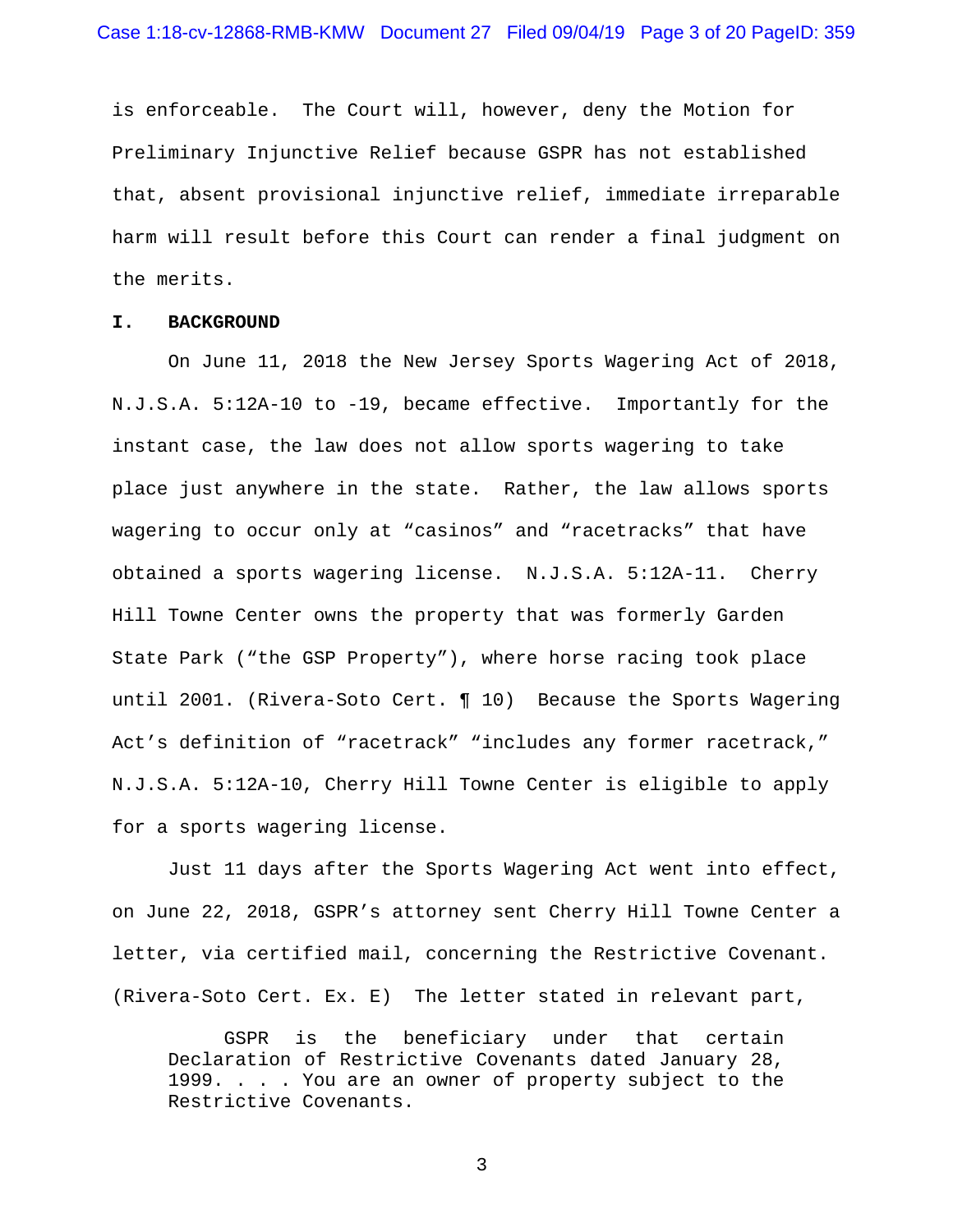For ease of reference, a copy of the Restrictive Covenants is enclosed. . . .

 $\mathbf{r} = \mathbf{r} - \mathbf{r}$ 

In light of the recent enactment of sports wagering legislation which applies to certain former racetracks in New Jersey, and because you are the owner of record of part of the [Garden State Park] Property, and therefore, are subject to the restrictions set forth in the Restrictive Covenants, we wanted to bring this matter to your attention and inform you that GSPR attaches significant importance and value to the rights it holds under the Restrictive Covenants. Anticipating that you would be interested in discussing this matter with our client, our client will be happy to arrange a meeting at your and our clients' mutual convenience.

(Id.)

If Cherry Hill Towne Center responded to GSPR, the response is not in the record before this Court. It would appear that, rather than accepting GSPR's invitation to "discuss [the] matter," Cherry Hill Towne Center raced to the courthouse and, on June 31, 2018, filed this suit. The "Complaint for Declaratory Judgment and Injunctive Relief" asserts two counts: (1) "declaratory judgment invalidating the entirety of the Declaration of Restrictive Covenants and for injunctive relief"; and (2) "declaratory judgment providing that the Declaration of Restrictive Covenants does not prohibit sports wagering and for injunctive relief." The complaint was filed in the Superior Court of New Jersey, Chancery Division. GSPR timely removed on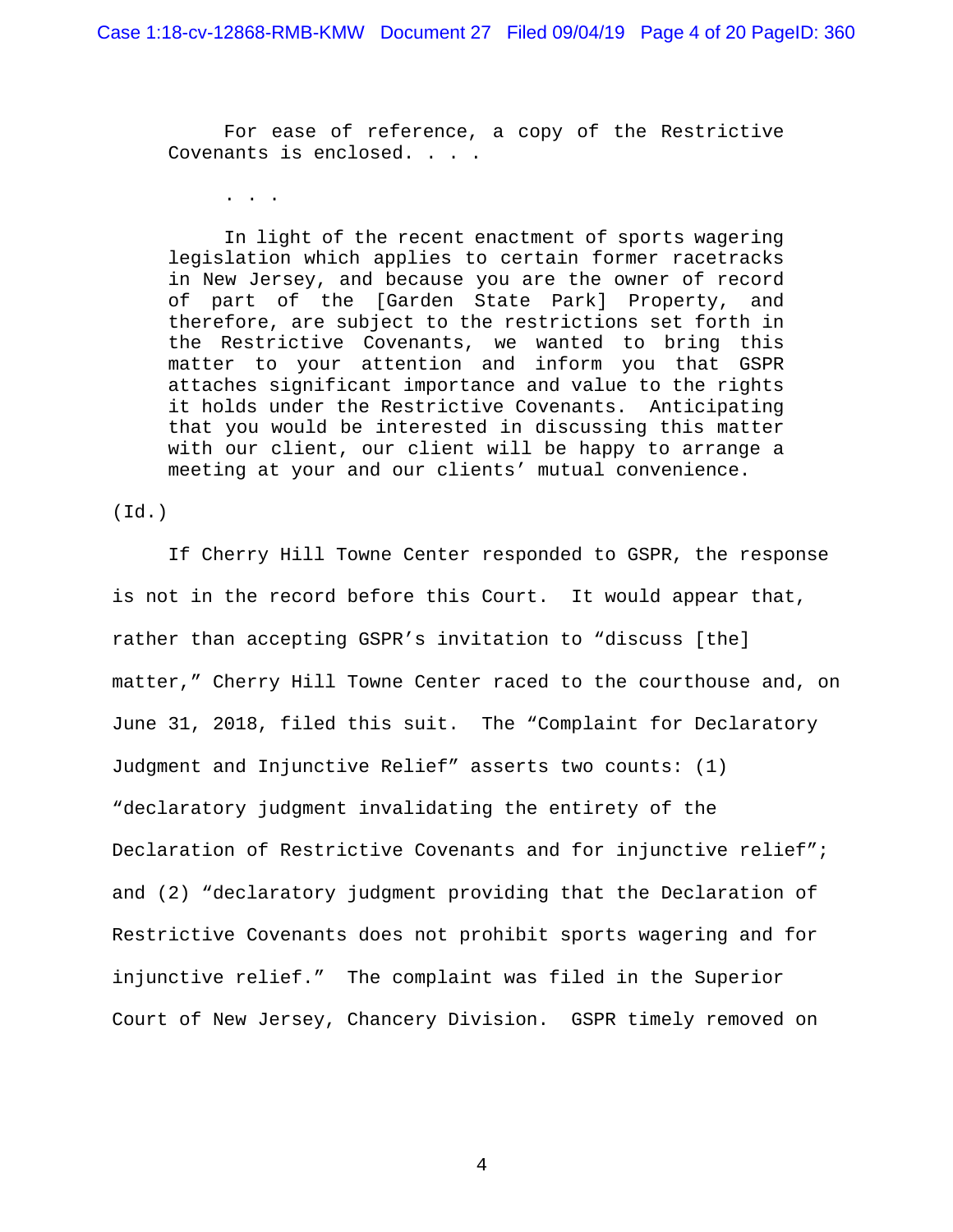# Case 1:18-cv-12868-RMB-KMW Document 27 Filed 09/04/19 Page 5 of 20 PageID: 361

the basis of diversity of citizenship.<sup>2</sup> Thereafter, the parties participated in private mediation, but they were unable to resolve their disputes.

GSPR filed the instant Motion for Preliminary Injunction in mid-December 2019. After briefing was complete, the Court issued a letter order directing the parties to submit supplemental briefs addressing, among other things, the issue of Article III ripeness.[3](#page-4-1) Supplemental briefing was recently completed. The parties' supplemental briefs state that Cherry Hill Towne Center has not applied for a sports wagering license, however, Cherry Hill Towne Center maintains that it "intends to do so as soon as possible." [Supplemental Brief, Dkt. No. 26, p. 1]

#### **II. LEGAL STANDARD**

To obtain a preliminary injunction, the moving party must show: (1) a likelihood of success on the merits, (2) a likelihood that the moving party will suffer irreparable harm, (3) that the balance of equities weighs in the moving party's favor, and (4)

<span id="page-4-0"></span><sup>&</sup>lt;sup>2</sup> As comprehensively set forth in the Notice of Removal, the parties are completely diverse (Notice of Removal ¶¶ 8-16) and the amount in controversy exceeds the statutory minimum (id. ¶¶  $17-25$ ).

<span id="page-4-1"></span><sup>3</sup> As set forth below, ripeness is a justiciability question, and therefore the Court must, as it did in this case, raise the issue *sua sponte*. Nextel Commc'ns of Mid-Atl., Inc. v. City of Margate, 305 F.3d 188, 192 (3d Cir. 2002) ("Ripeness is an issue we must raise *sua sponte* if the parties do not raise it, and is applicable to cases involving motions for preliminary injunction.").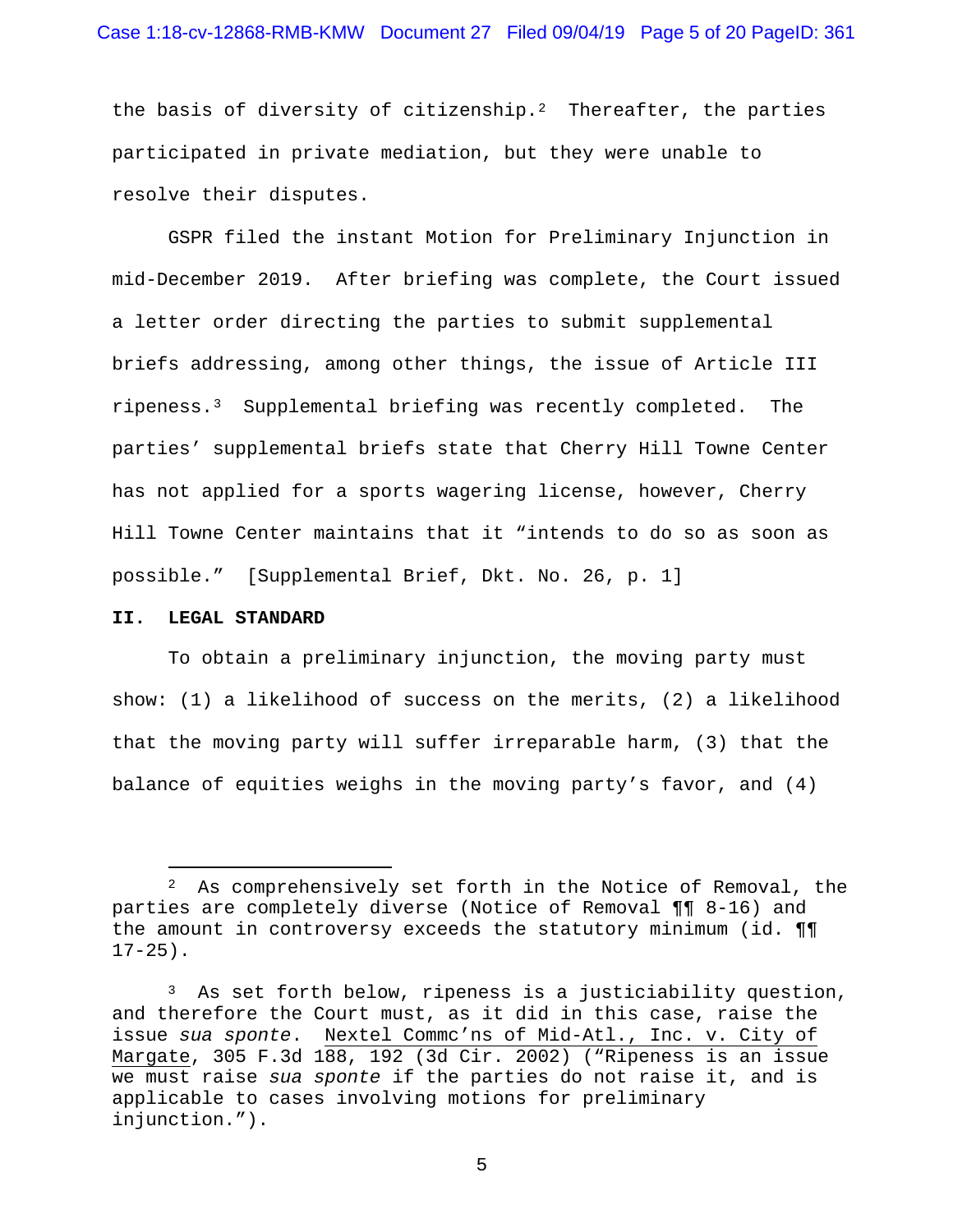that injunctive relief is in the public interest. Winter v. Nat. Res. Def. Council, Inc., 555 U.S. 7, 20 (2008). If the moving party has established the first two "most critical" factors, Nken v. Holder, 556 U.S. 418, 434 (2009), the court then performs a "balancing of the factors," Reilly v. City of Harrisburg, 858 F.3d 173, 180 n.5 (3d Cir. 2017), to determine whether the prongs, "taken together, balance in favor of granting the requested preliminary relief," id. at 179.

"The court may issue a preliminary injunction only on notice to the adverse party." Fed. R. Civ. P. 65(a)(1).

### **III. ANALYSIS**

### **A. Ripeness**

As very recently explained by the Third Circuit,

Ripeness is a justiciability doctrine that derives from Article III of the United States Constitution. The function of the ripeness doctrine is to determine whether a party has brought an action prematurely. The doctrine counsels that we should abstain until such time as a dispute is sufficiently concrete to satisfy the constitutional and prudential requirements of the doctrine. We have recognized the following considerations that underpin the ripeness doctrine:

[A]re the parties in a sufficiently adversarial posture to be able to present their positions<br>vigorously; are the facts of the case vigorously; are the facts of the case sufficiently developed to provide the court with enough information on which to decide the matter conclusively; and is a party genuinely aggrieved so as to avoid expenditure of judicial resources on matters which have caused harm to no one.

At bottom, the doctrine is inextricably tied to Article III's requirement of a case or controversy. It requires that the challenge grow out of a real, substantial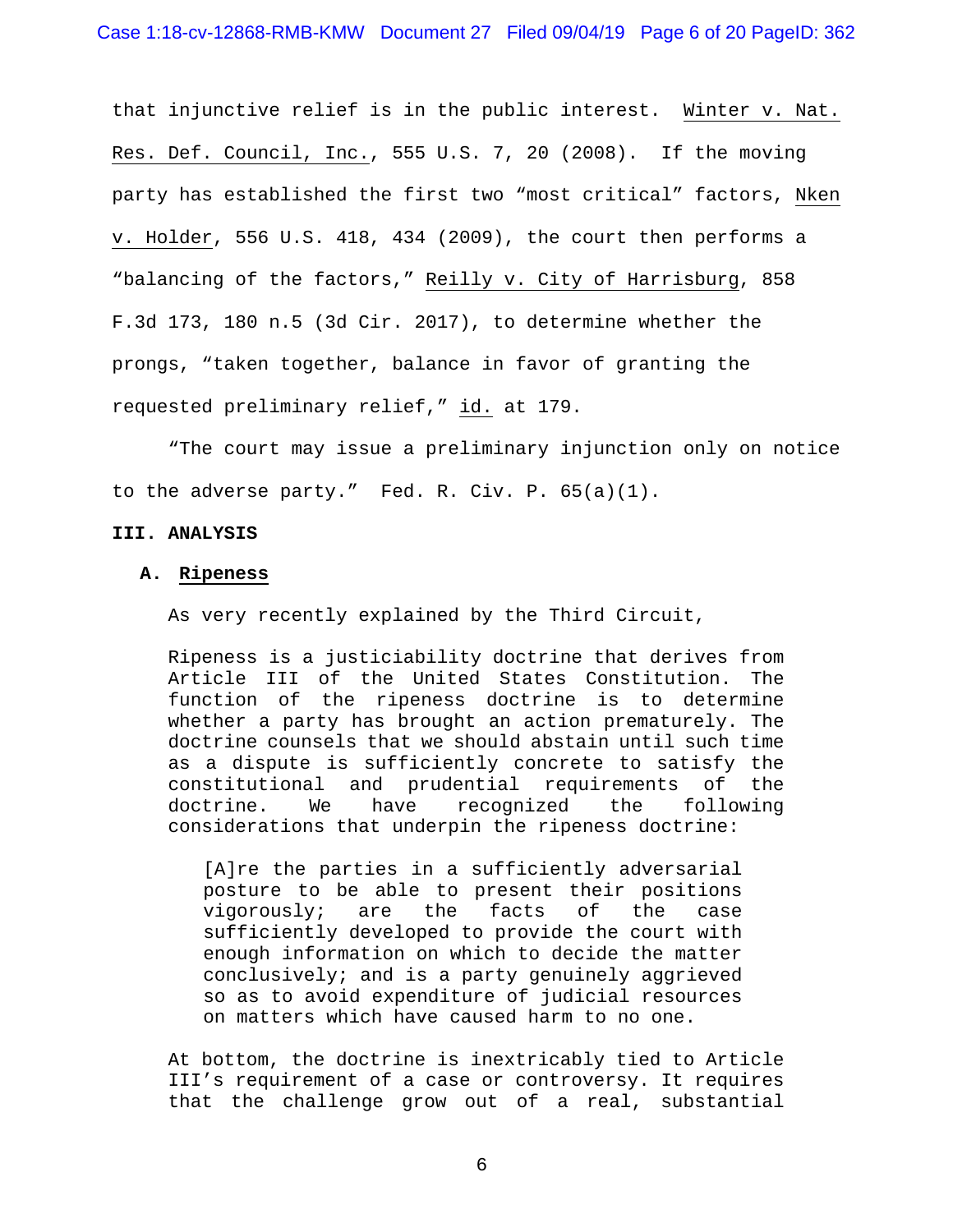controversy between parties involving a dispute definite and concrete.

Jie Fang v. Dir. United States Immigration & Customs Enf't, 2019 WL 3820463 at \*10 (3d Cir. Aug. 15, 2019) (internal citations and quotations omitted)[.4](#page-6-0)

Ripeness questions frequently arise in declaratory judgment actions.[5](#page-6-1) While "[t]he contours of the ripeness doctrine are particularly difficult to define with precision when a party seeks a declaratory judgment," a declaratory judgment action is ripe for adjudication if: (1) the parties' interests are sufficiently "adverse"; (2) the judgment of the court will be "conclusive"; and (3) that judgment will have "practical utility." Wayne Land & Mineral Grp. LLC v. Delaware River Basin Comm'n, 894 F.3d 509, 522 (3d Cir. 2018).

The parties agree that this case is ripe for adjudication. While the parties' agreement is, of course, not binding on this Court, after independently considering the question, the Court

<span id="page-6-0"></span><sup>4</sup> Fang was issued after the parties' supplemental briefing was completed. However, Fang does not depart from previously established law concerning ripeness, see infra, and so the Court concludes that additional briefing to address Fang is not necessary.

<span id="page-6-1"></span><sup>5</sup> See 1937 Advisory Committee Note to Fed. R. Civ. P. 57, "Declaratory Judgment" ("A declaratory judgment is appropriate when it will terminate the controversy[.]  $\ldots$  . The controversy must necessarily be 'of a justiciable nature, thus excluding an advisory decree on a hypothetical state of facts.'")(quoting Ashwander v. Tennessee Valley Auth., 297 U.S. 288 (1936)).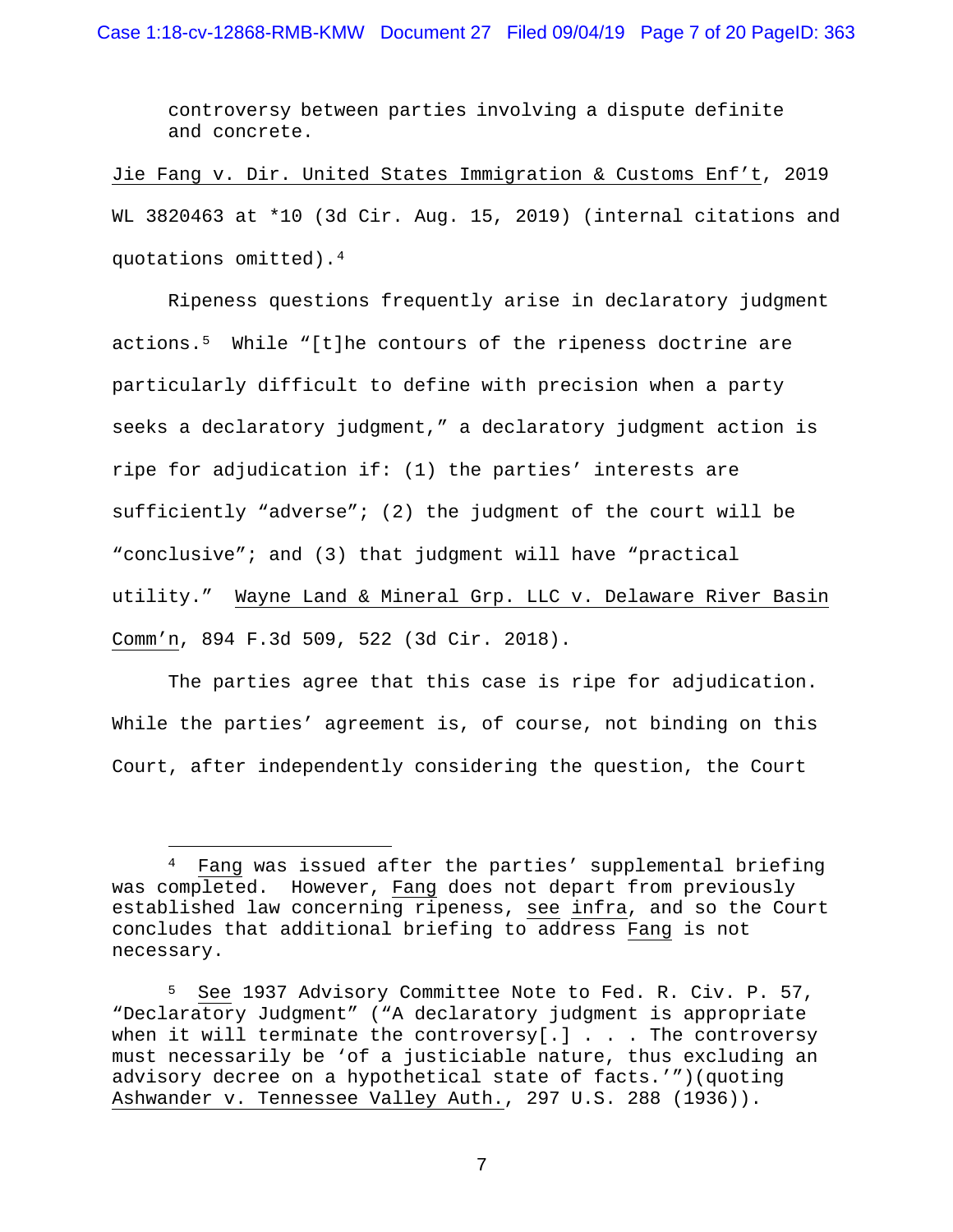agrees that this case is ripe for review. The issue is whether the undisputed fact that Cherry Hill Towne Center has not even *applied* for a sports wagering license (and therefore also has not been *granted* such a license) renders its claim for declaratory relief, and attendant final injunctive relief enforcing the declaration<sup>6</sup>, unripe. The Court addresses the three prongs of ripeness--adversity, conclusiveness, and practical utility-- in reverse order.

### **(1) Practical utility**

The fundamental utility question is: in the absence of a license to conduct sports wagering at the subject property, of what practical utility will a declaratory judgment be to Cherry Hill Towne Center? Hypothetically, if this Court were to grant the relief Cherry Hill Towne Center seeks, how would that judgment help Cherry Hill Towne Center when Cherry Hill Towne Center still would not be in a position to conduct sports wagering anytime in the near future because it has not yet applied for a sports wagering license?

Cherry Hill Towne Center has satisfactorily answered these questions by explaining that "[a] declaration of rights in this case will alleviate legal uncertainty and could potentially have

<span id="page-7-0"></span><sup>&</sup>lt;sup>6</sup> This type of final remedy is distinct from the provisional preliminary injunctive relief sought by GSPR. The significance of the absence of a sports wagering license in the irreparable harm analysis is discussed separately below.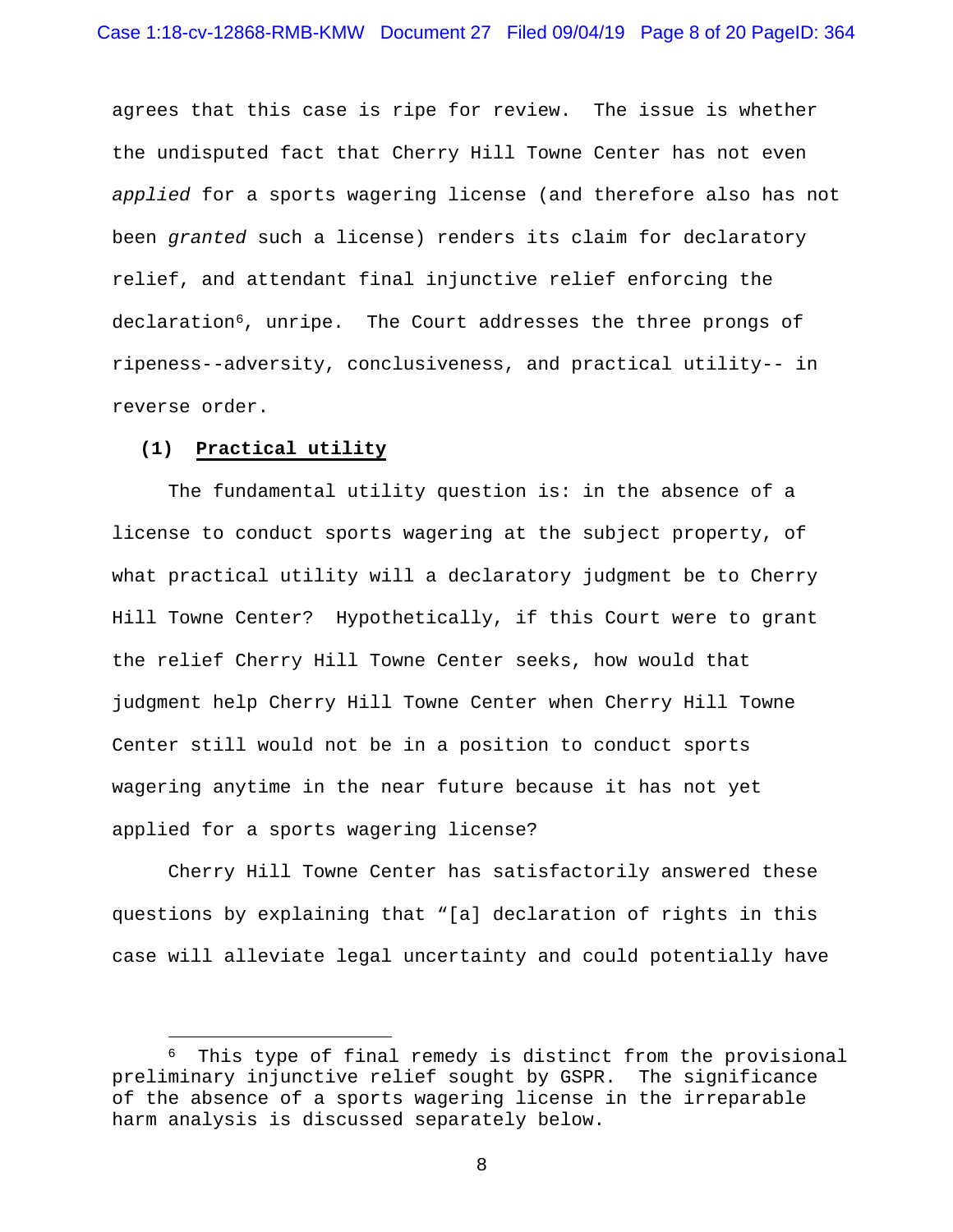a significant impact on Plaintiff's plan to open and operate a sports wagering facility. For instance, if the Court concludes that the Declaration is enforceable, Plaintiff may be forced to abandon" its plans to apply for a sports wagering license. [Supplemental Brief, Dkt. No. 24, p. 4-5]<sup>7</sup> Thus, while Cherry Hill Towne Center appears not to dispute that a declaratory judgment in its favor, alone, will not help it open and operate a sports wagering facility (because a sports wagering license would still be needed), it has persuaded this Court that a declaratory judgment will help it make a significant business decision: whether to undertake the time and expense necessarily involved in applying for a sports wagering license. Therefore, a declaratory judgment in this case will have practical utility. See Wayne Land & Mineral Grp., 894 F.3d at 524 ("In the context of the Declaratory Judgment Act, utility exists when the judgment would materially affect the parties and serve to clarify legal relationships so that plaintiffs can make responsible decisions about the future.").

### **(2) Conclusiveness**

"A claim is fit for adjudication if a declaratory judgment would in fact determine the parties' rights, as distinguished

<span id="page-8-0"></span><sup>7</sup> Cherry Hill Towne Center's most recent brief, filed August 12, 2019, states that Cherry Hill Towne Center "intends [to apply for a sports wagering license] as soon as possible." [Supplemental Brief, Dkt. No. 26, p. 1]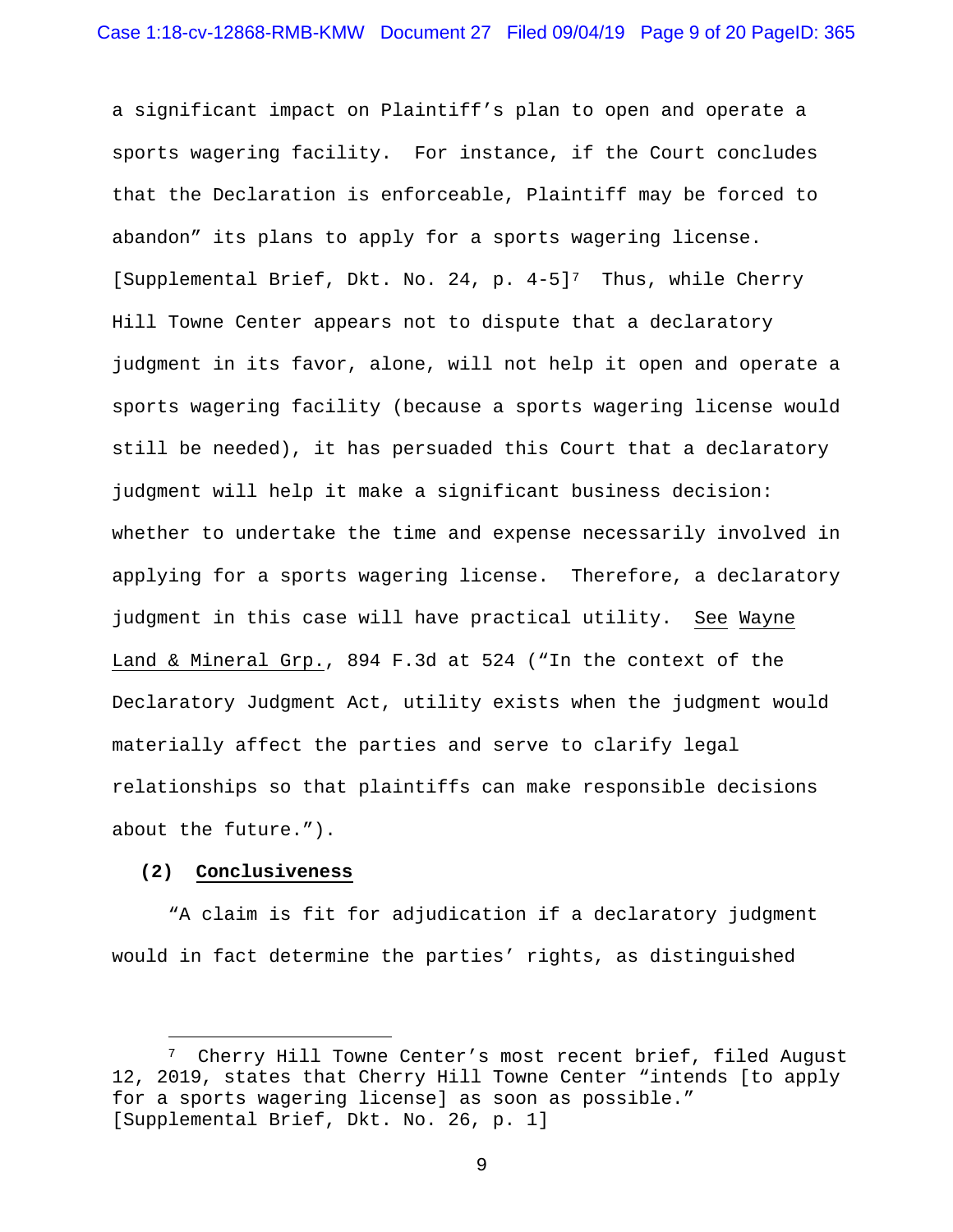from an advisory opinion based on a hypothetical set of facts. Cases presenting predominately legal questions are particularly amenable to a conclusive determination." Wayne Land & Mineral Grp., 894 F.3d at 523.[8](#page-9-0) The parties and the Court are all in agreement that the enforceability of the Restrictive Covenant is a predominantly legal issue that will not be affected by subsequent factual developments. Accordingly, the Court concludes that a declaratory judgment will conclusively determine the enforceability of the Restrictive Covenant.

# **(3) Adversity of interests**

Lastly, there can be little doubt that the parties' interests are adverse. Even putting aside the parties' vigorous litigation to date and their unsuccessful court-ordered mediation, the adversity of interests is apparent. By operation of the Sports Wagering Act, Cherry Hill Towne Center, after obtaining the requisite license, could open a sports wagering facility on the GSP Property but for the interest held by GSPR, which reserves that right to operate "wagering activities and gambling and gaming of any sort" exclusively to GSPR. That is, either GSPR or Cherry Hill Towne Center has the right to operate sports wagering (with the appropriate license) but not both.

<span id="page-9-0"></span><sup>8</sup> See also, 1937 Advisory Committee Note to Fed. R. Civ. P. 57, "Declaratory Judgment" ("Written instruments . . . may be construed before or after breach at the petition of the properly interested party.").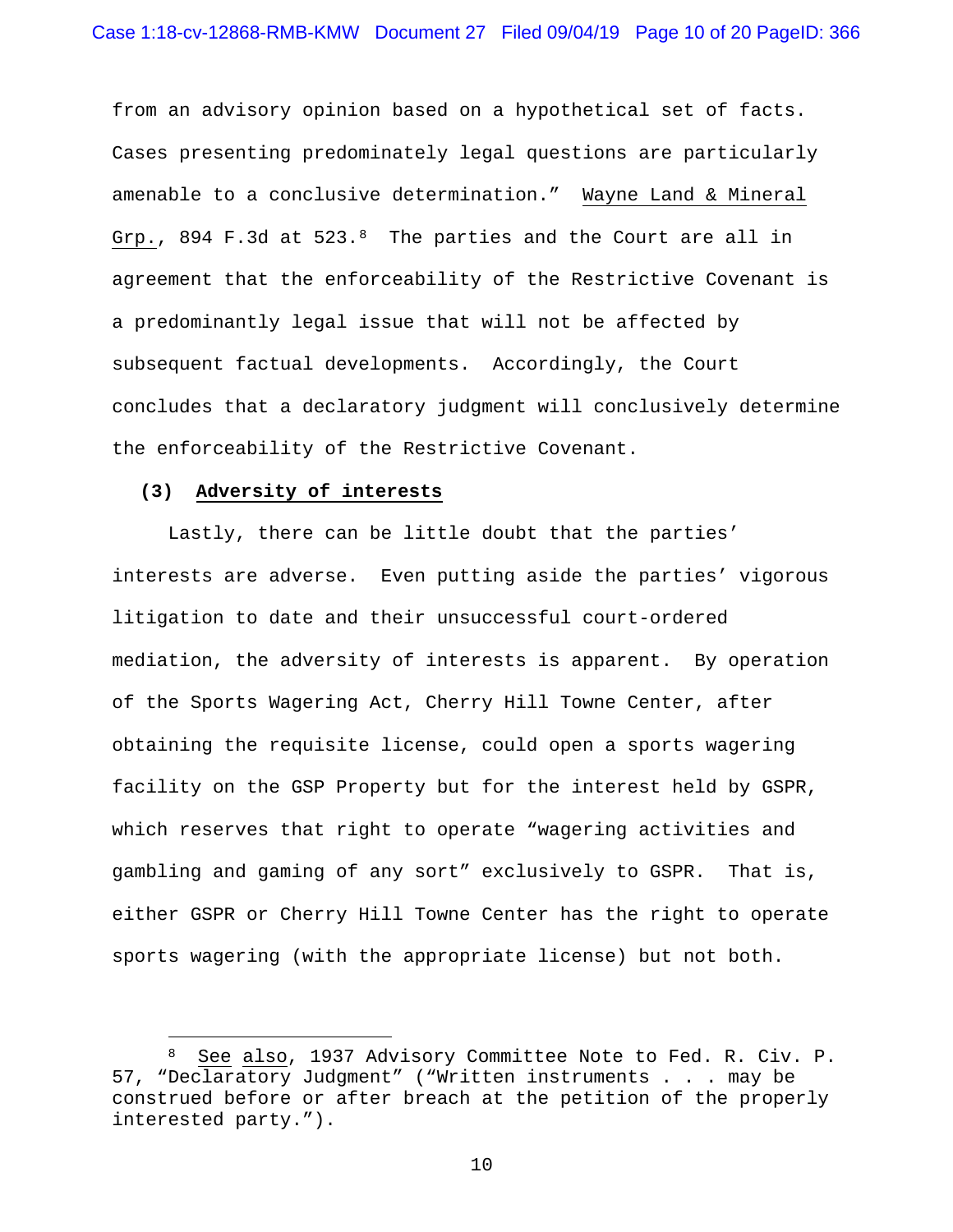Accordingly, the Court holds that all three prongs of the ripeness test have been established and this case is justiciable.

## **B. Preliminary Injunctive Relief**

GSPR seeks an injunction preventing Cherry Hill Towne Center "from and against opening and operating a sports wagering lounge or engaging in the business of sports wagering at or within the GSP Property." [Proposed Preliminary Injunction Order, Dkt. No. 17-9, p. 1]

### **(1) Likelihood of success on the merits**

Under New Jersey law, a restrictive covenant is enforceable if it is reasonable. Davidson Bros. v. D. Katz & Sons, Inc., 121 N.J. 196, 211 (1990). In determining reasonableness, the court considers:

1. The intention of the parties when the covenant was executed, and whether the parties had a viable purpose which did not at the time interfere with existing commercial laws, such as antitrust laws, or public policy.

2. Whether the covenant had an impact on the<br>considerations exchanged when the covenant was exchanged when the covenant was originally executed. This may provide a measure of the value to the parties of the covenant at the time.

3. Whether the covenant clearly and expressly sets forth the restrictions.

4. Whether the covenant was in writing, recorded, and if so, whether the subsequent grantee had actual notice of the covenant.

5. Whether the covenant is reasonable concerning area, time or duration. . . .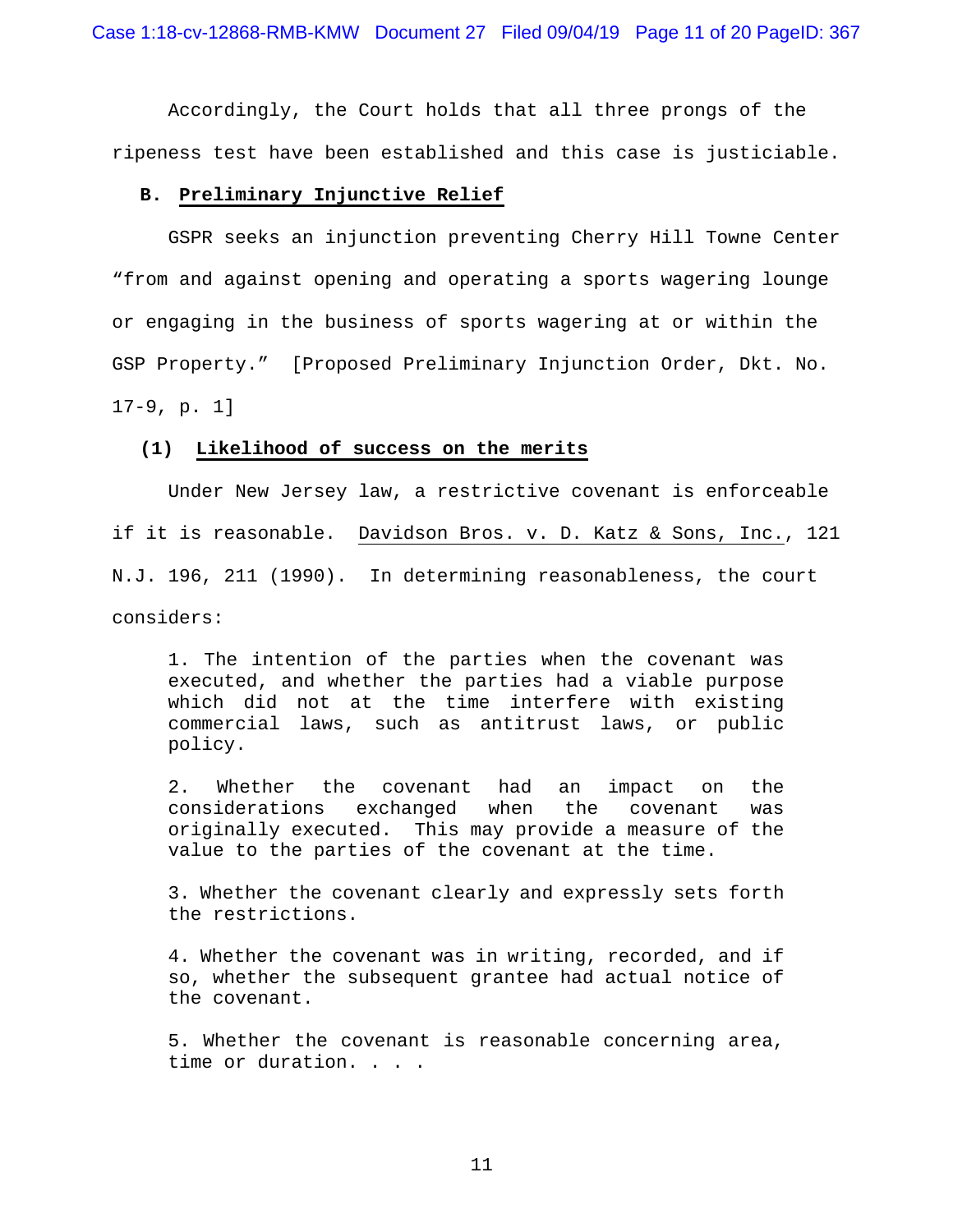6. Whether the covenant imposes an unreasonable restraint on trade or secures a monopoly for the covenantor. This may be the case in areas where there is limited space available to conduct certain business activities and a covenant not to compete burdens all or most available locales to prevent them from competing in such an activity.

7. Whether the covenant interferes with the public interest.

8. Whether, even if the covenant was reasonable at the time it was executed, changed circumstances now make the covenant unreasonable.

Id. at 211-12 (internal citations and quotations omitted). The Court considers each factor in turn.

As to the intention of the parties, the Court begins with the language of the covenant: "Horse racing, simulcasting, offtrack betting, wagering activities and gambling and gaming of any sort (collectively, 'Gaming') anywhere on the GSP Property at any time by any party other than GSPR and its successors and assignees is hereby prohibited ('Covenant')." (Rivera-Soto Cert. Ex. C) GSPR asserts that the intention is clear; "wagering activities and gambling and gaming of any sort" unambiguously includes sports wagering, and so no one "other than GSPR and its successors and assignees" may conduct sports wagering on the property.

Cherry Hill Towne Center disagrees. According to Cherry Hill Towne Center, "[t]here is no mention of sports wagering at all" and the "phrase 'wagering activities and gambling and gaming of any sort'" is "overly broad." [Opposition Brief, Dkt. No. 18,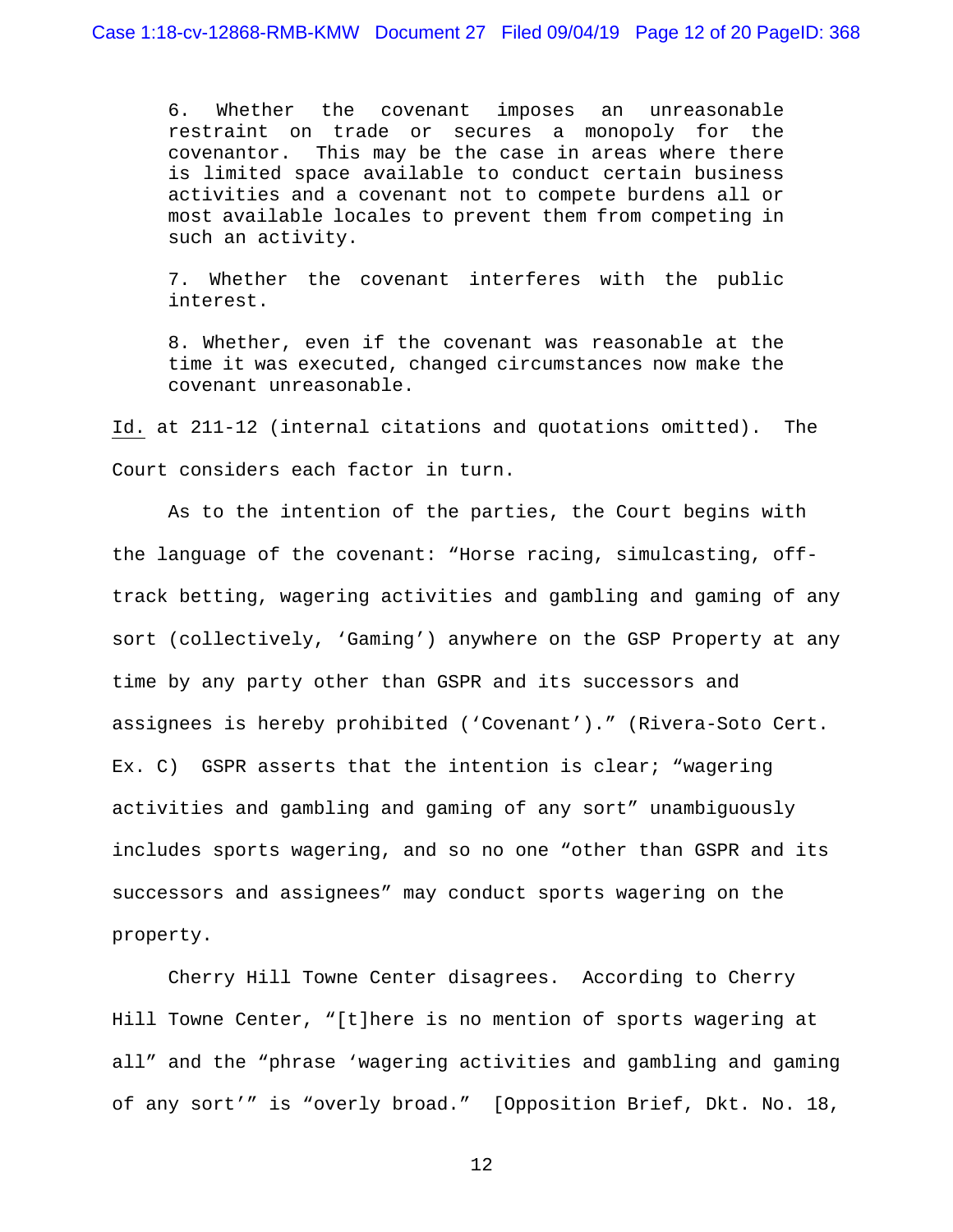p. 12] Thus, Cherry Hill Towne Center reasons, sports wagering is not encompassed by the covenant. Further, Cherry Hill Towne Center posits that "[i]t is highly unlikely that the parties intended to restrict sports wagering because it was unlawful" in 1999 when the parties entered into the covenant. [Id. at p. 14]

The Court finds the covenant unambiguous and not overly broad. The covenant can only mean exactly what it says. "[W]agering activities . . . of any sort" must include sports wagering, because sports wagering is a "sort" of wagering. Moreover, Cherry Hill Towne Center's argument concerning the legal context in which the covenant was made-- i.e., that sports wagering was illegal at the time, therefore the parties could not have intended to reserve to GSPR a right to conduct an activity that was outlawed-- cannot overcome the plain language of the covenant itself.[9](#page-12-0) Thus, the Court holds that the first factor weighs in favor of reasonableness.

With regard to the considerations exchanged, GSPR relies on the language immediately preceding the covenant, which states,

<span id="page-12-0"></span><sup>9</sup> The fact that a law prohibiting certain activities is "on the books" of course does not mean that such activities do not take place, nor that certain parties might not bet on the law changing in the future. That is, there is a significant analytical difference between arguing that the parties could not have contemplated an activity because that activity was a *factual* impossibility (an argument which Cherry Hill Towne Center does not, and cannot, make) and arguing, as Cherry Hill Towne Center does, that the parties could not have intended to allow an activity that was certainly possible, just not legal, at the time of the parties' agreement.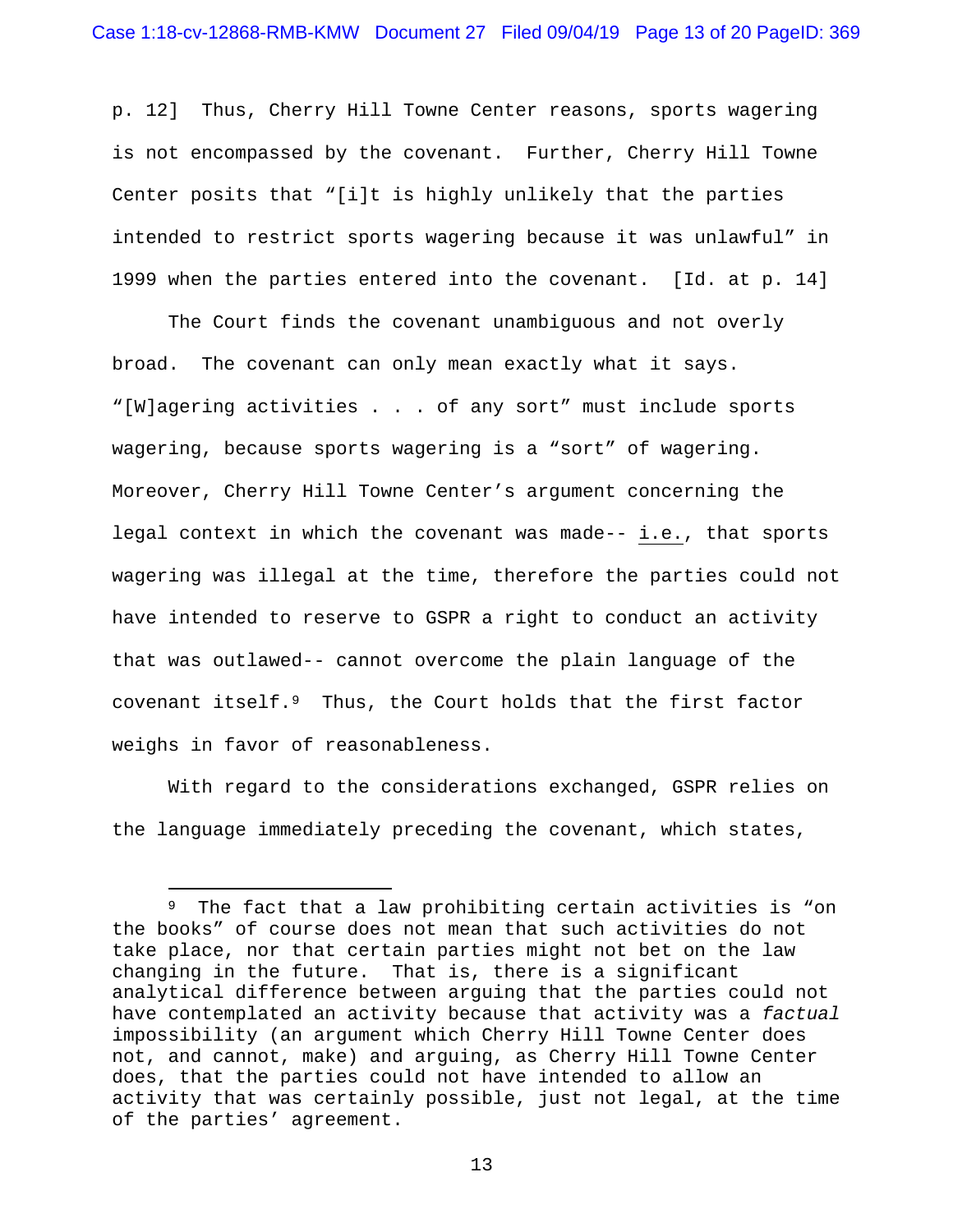"NOW, THEREFORE, for good and valuable consideration, the receipt and sufficiency of which are hereby acknowledged by Declarant, and intending to be legally bound hereby, Declarant declares as follows:" (Rivera-Soto Cert. Ex. C) Cherry Hill Towne Center responds that this statement is conclusory, and observes that "Defendants have failed to provide any evidence that the covenant actually had an impact on the considerations exchanged." [Opposition Brief, Dkt. No. 18, p. 14] GSPR makes no argument in reply. The Court finds that the recital preceding the covenant is *some* evidence of the covenant having impacted the considerations exchanged, and therefore the Court concludes that this factor weighs slightly in favor of reasonableness.

With regard to the clarity of the covenant, the parties reiterate their arguments concerning the intent of the parties; GSPR asserts the covenant is clear, Cherry Hill Towne Center asserts that it is ambiguous. For the reasons set forth above, the Court finds the covenant unambiguous and clear. $10$  Therefore, the Court holds that this factor weighs in favor of reasonableness.

The parties do not dispute that the covenant was in writing and was recorded. Thus, this factor weighs in favor of reasonableness.

<span id="page-13-0"></span><sup>&</sup>lt;sup>10</sup> The Court agrees with GSPR's observation that Cherry Hill Towne Center's argument "conflat[es] breadth with ambiguity." [Reply Brief, Dkt. No. 19, p. 4]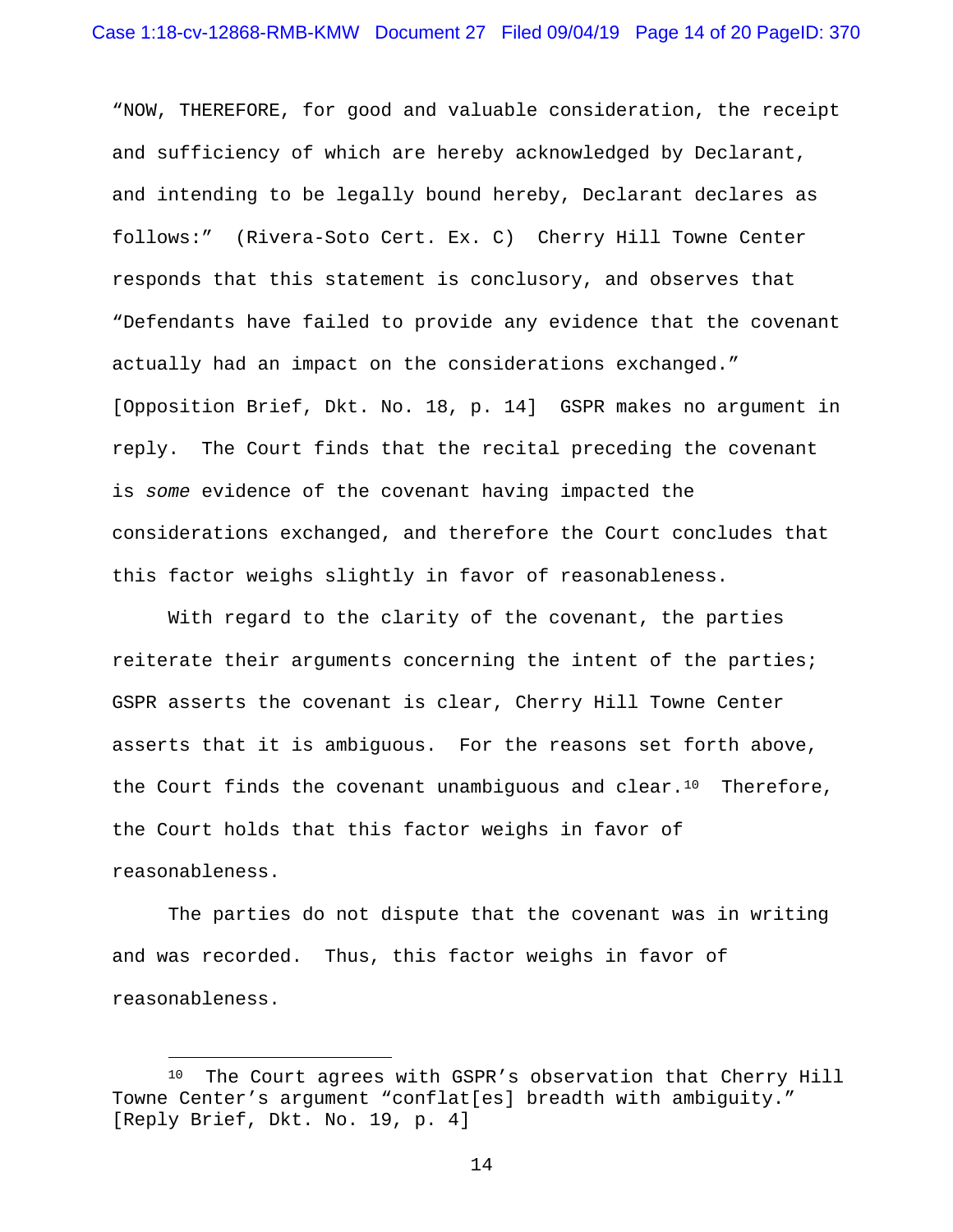As to the area and duration of the covenant, GSPR emphasizes the area component, which is limited solely to the GSP Property and is therefore narrow. Cherry Hill Towne Center does not dispute the area component; rather, it emphasizes the duration component of the covenant which, by its very terms, "remain[s] in effect forever." [Rivera-Soto Cert. Ex. C] The Court finds that the narrow geographic coverage of the covenant somewhat mitigates the lengthy duration of the covenant such that this factor weighs only somewhat against reasonableness.

GSPR argues that the covenant is not an unreasonable restraint on trade, even though the covenant reserves all gaming activities on the property in favor of GSPR. Cherry Hill Towne Center vigorously disagrees. It relies on the undisputed fact that, other than Atlantic City Casinos and the GSP Property, there are only four other possible locations for sports wagering in New Jersey. The flaw in Cherry Hill Towne Center's argument however, is that the other options for operating sports wagering are limited not by the covenant, but rather by the Sports Wagering Act, which-- as Cherry Hill Towne Center emphasizes- was not even contemplated at the time the parties entered into the covenant. Thus, it is not the covenant itself that creates the limited market for sports wagering; nor is it even the combined effect of the covenant and the law at the time the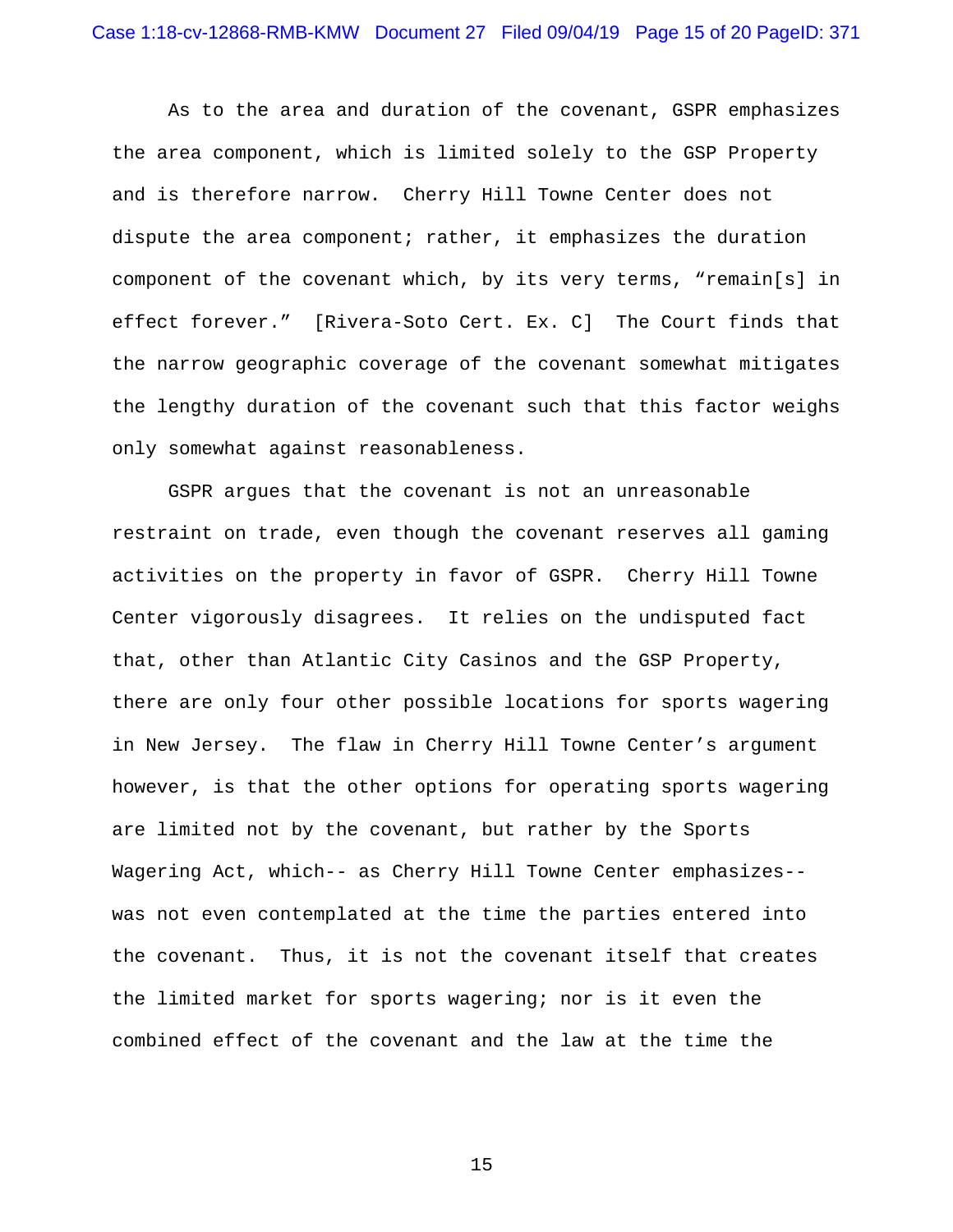covenant was entered into<sup>11</sup> that creates the limited market. The inquiry is whether "*the covenant* imposes an unreasonable restraint on trade or secures a monopoly for the covenantor." Davidson Bros, 121 N.J. at 211. The covenant at issue in this case does not.

Prior to the passage of the Sports Wagering Act, sports wagering was not allowed anywhere in New Jersey. After the Act was passed-- 19 years after the parties entered into the Restrictive Covenant-- Cherry Hill Towne Center found itself in the fortunate position of being located on a former racetrack, and therefore eligible to apply for a sports wagering license. Cherry Hill Towne Center now seeks to profit from that happenstance, except that the Restrictive Covenant prevents it from doing so. Under the facts and circumstances of this case, the Court does not find that the covenant itself unreasonably restrains trade. The covenant does not "burden all or most available locales to prevent them from competing in" sports wagering, Davidson Bros., 121 N.J. at 211. Rather, it only burdens the GSP Property, therefore the Court holds that this factor does not weigh against reasonableness.

<span id="page-15-0"></span><sup>11</sup> Davidson Bros. instructs that, except as to the last factor (changed circumstances), the relevant timeframe for determining reasonableness is the time at which the covenant was entered into. 121 N.J. at 211-12.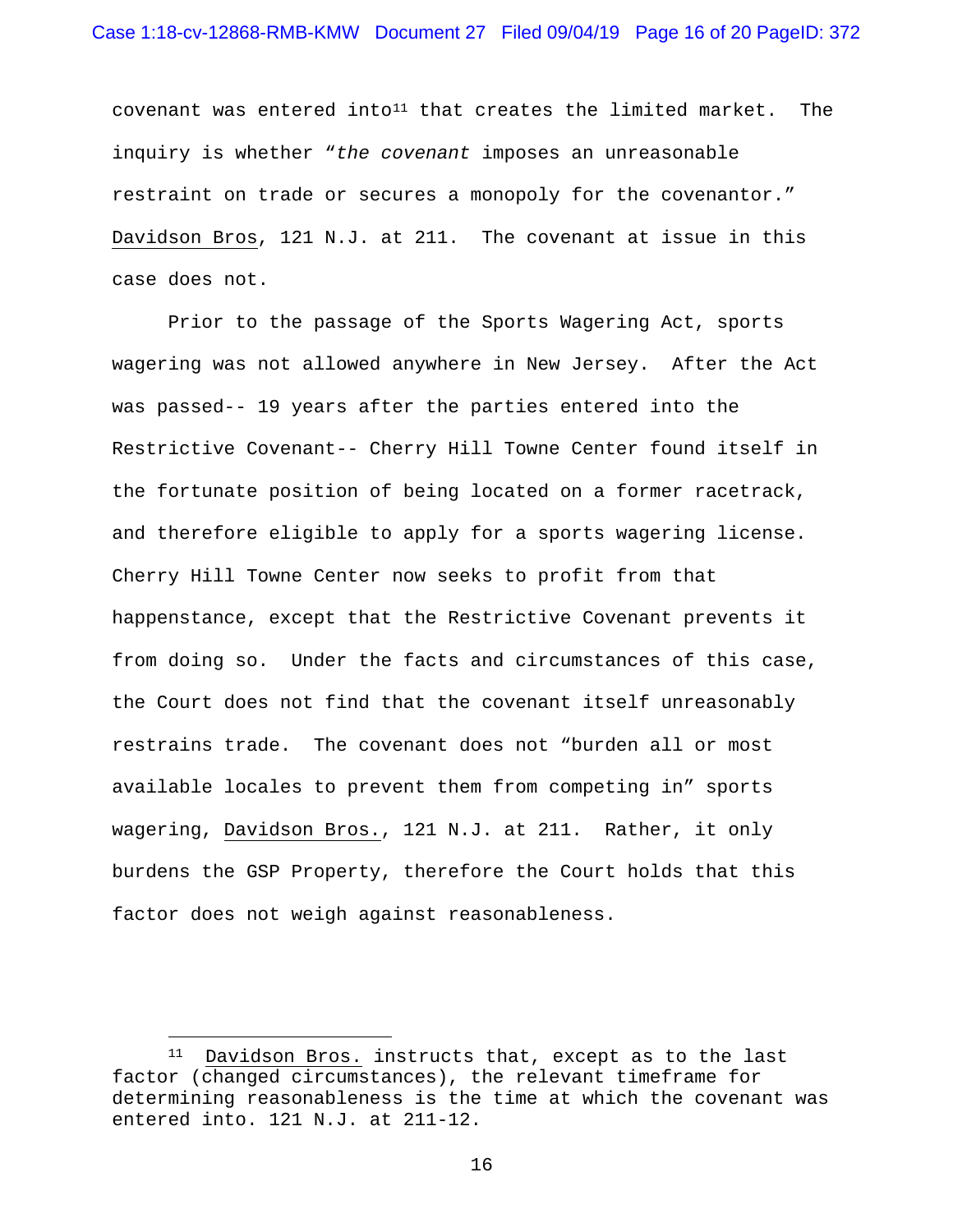Cherry Hill Towne Center next asserts that the covenant "directly interferes with [New Jersey's] expressed public interest of legalizing sports wagering." [Opposition Brief, Dkt. No. 18, p. 20] The Court is unpersuaded that the covenant substantially interferes with sports wagering in New Jersey for at least two reasons. First, the covenant only concerns a single parcel of land in the entire state and so cannot significantly impact state-wide sports wagering. Second, the covenant does not prohibit sports wagering on the GSP Property; indeed, it expressly allows sports wagering so long as it is conducted by GSPR. Thus, the Court holds that the covenant does not interfere with the public interest, therefore this factor does not weigh against reasonableness.

Lastly, Cherry Hill Towne Center argues that even if the covenant was, at one time, reasonable, circumstances have since changed such that continuing to enforce the covenant would be unreasonable. According to Cherry Hill Towne Center, the passage of the Sports Wagering Act has "increased the burden" that the covenant places on Cherry Hill Towne Center's property. [Opposition Brief, Dkt. No. 18, p. 21] The Court disagrees. The changed circumstances have not resulted in any burden on Cherry Hill Towne Center. Before the Sports Wagering Act, Cherry Hill Towne Center could not conduct sports wagering on its property, and after the Act, it still cannot conduct sports wagering. As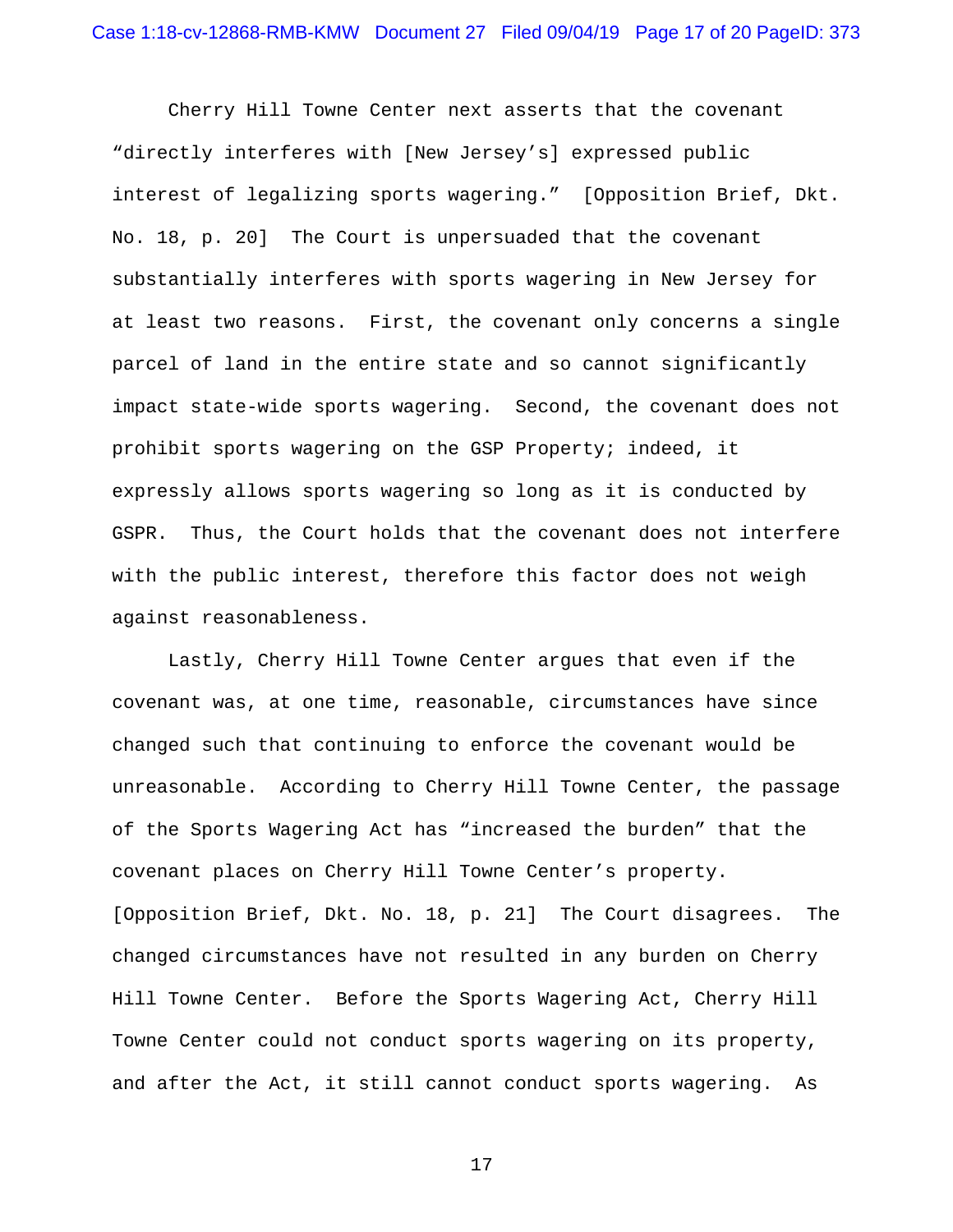explained above, the covenant merely prevents Cherry Hill Towne Center from taking advantage of a new opportunity that only exists because Cherry Hill Towne Center's "bustling commercial and residential area" [Opposition Brief, Dkt. No. 18, p. 21] happens to be located on a former racetrack. Thus, the Court does not find that changed circumstances now make the covenant unreasonable.

In conclusion, having considered and weighed all of the Davidson Bros. factors, the Court holds that GSPR has demonstrated that it will likely prevail on the merits of this declaratory judgment suit concerning the enforceability of the Restrictive Covenant.

## **(2) Immediate irreparable harm**

As this Court eluded to above, see supra. note 6, the fact that Cherry Hill Towne Center has yet to even apply for a sports wagering license plays a crucial part in the irreparable harm analysis. Third Circuit law is clear: "[e]stablishing a risk of irreparable harm is not enough. A [moving party] has the burden of proving a 'clear showing of immediate irreparable injury.'" Campbell Soup Co. v. ConAgra, Inc., 977 F.2d 86, 91 (3d Cir. 1992) (quoting ECRI v. McGraw-Hill, Inc., 809 F.2d 223, 226 (3d Cir. 1987)). "'Injunctions will not be issued merely to allay the fears and apprehensions or to sooth the anxieties of the parties. Nor will an injunction be issued to restrain one from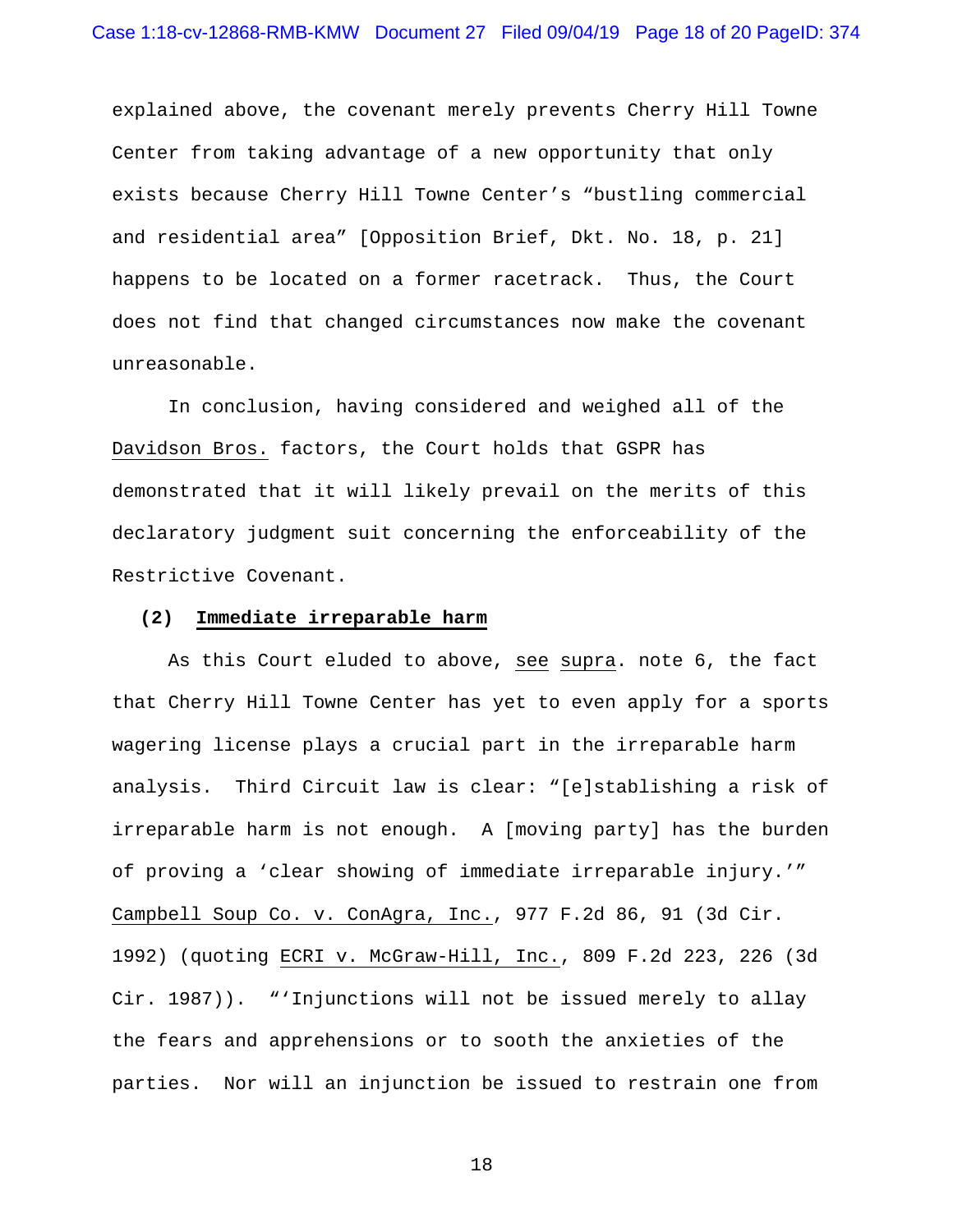doing what he is not attempting and does not intend to do.'" Id. at 92 (quoting Continental Group, Inc. v. Amoco Chems. Corp., 614 F.2d 351, 359 (3d Cir. 1980))[.12](#page-18-0)

Although Cherry Hill Towne Center states it "is actively pursuing a sports book at Garden State Park" [Supplemental Brief, Dkt. No. 24, p. 2], there can be no dispute that Cherry Hill Towne Center will not be "opening and operating a sports wagering lounge or engaging in the business of sports wagering at or within the GSP Property" [Proposed Preliminary Injunction Order, Dkt. No. 17-9, p. 1], anytime in the immediate future because Cherry Hill Towne Center has not even begun the licensing process. Thus, a preliminary injunction to prevent Cherry Hill Towne Center from engaging in the business of sports wagering is unnecessary at this time. Accordingly, the Court declines to issue, at this time, the preliminary injunction GSPR seeks.<sup>[13](#page-18-1)</sup>

<span id="page-18-0"></span><sup>&</sup>lt;sup>12</sup> The Court also will not, in the absence of any immediate need, entertain a preliminary injunction motion simply as a means to a speedier adjudication of the parties' dispute. Particularly in declaratory judgment actions, the Federal Rules of Civil Procedure provide a separate procedural vehicle for obtaining an expeditious decision on the merits. See Fed. R. Civ. P. 57 ("The Court may order a speedy hearing of a declaratory-judgment action."; see generally, 10B Federal Practice and Procedure, § 2768 (4th ed.), "Procedure in Declaratory Actions" ("The provision of Rule 57 that the court 'may order a speedy hearing of a declaratory-judgment action,' is so sensible and appropriate that there is a dearth of decided cases involving that provision. Nevertheless it has been applied to effectuate the purpose of the rule and expedite a decision.").

<span id="page-18-1"></span><sup>&</sup>lt;sup>13</sup> Because GSPR has failed to establish the irreparable harm prong (prong 2), the Court does not proceed to consider the third